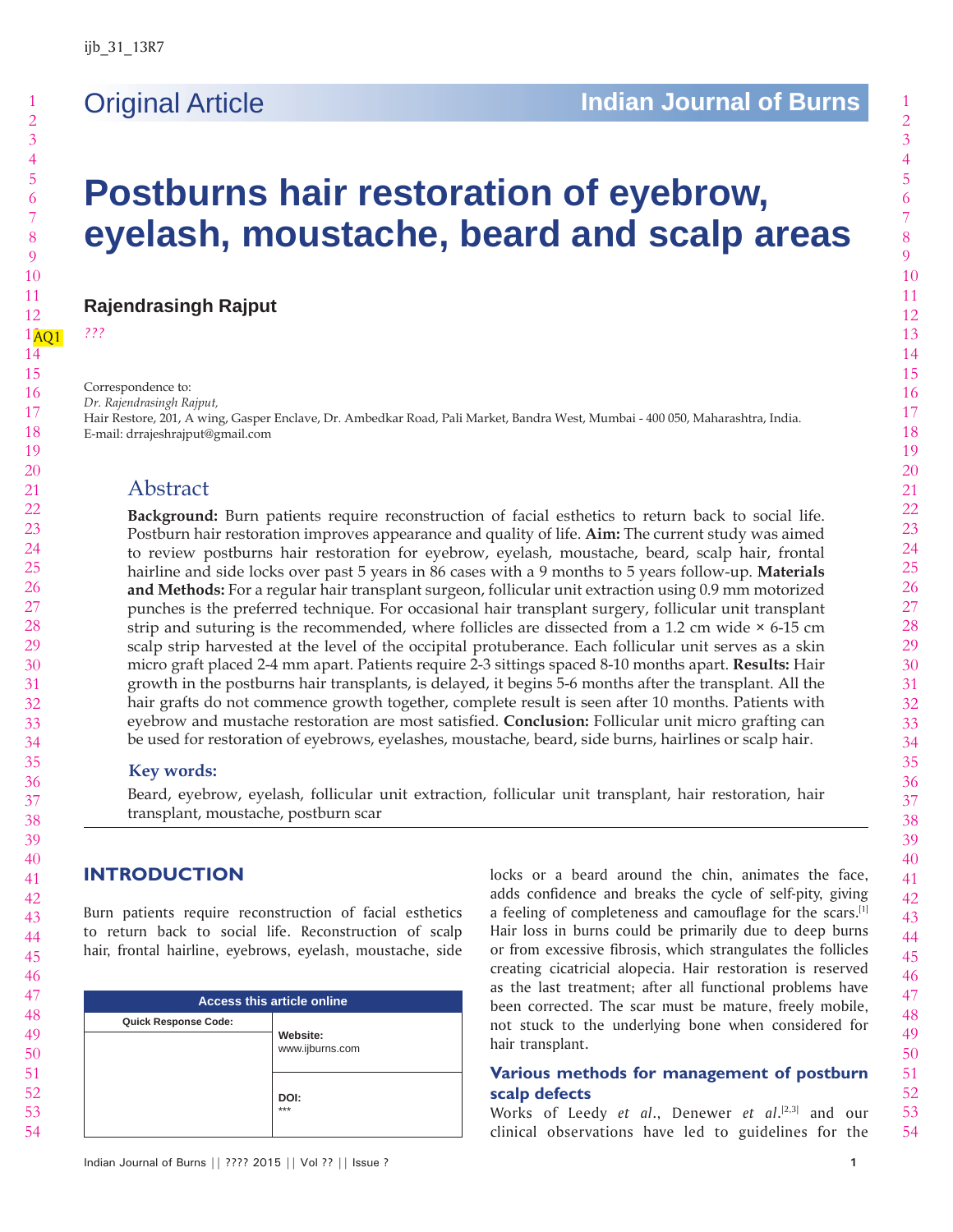cover of scalp defects or hair less burn scars on the scalp.

- 1. Excision and primary closure or scalp reduction, for defects away from the hairline, measuring 15-20% of the scalp with 80-85% normal scalp available for undermining and closure could still leave a hypertrophied scar or cause gradual stretching of the scar.
	- 2. Rotation flap, transposition flap or multiple banana peel flaps can be used for burn scars covering up to 30-40% of the scalp with 60-70% of normal scalp available for planning and movement of the flaps.
		- 3. Tissue expanders can be used for burn scars covering 40-50% of the scalp with at least 50-60% of normal scalp available for expansion.
		- 4. Micro grafting can be used for hair less areas involving 50- 60% of the scalp with at least, 50% normal hair, available for donor harvesting. Defects of  $>60\%$  can be covered using body hair especially beard hair, next best is chest hair. Larger areas can also be managed by creating a natural hair line on the front, followed by a hair piece or wig for the rest of the head.
		- 5. All postburn scars on the scalp, from 15% to 60%, can be easily transplanted with follicular unit micro grafts.

The current study was aimed to review postburns hair restoration over past 5 years in 86 cases with a 9 months to 5 years follow-up.

# **MATERIALS AND METHODS**

Areas of postburn hair restoration carried out in 86 patients over the past 5 years are listed in Table 1.

# **Preferred technique for hair restoration in postburn scars**

Our method of choice is follicular unit extraction (FUE), where natural follicles containing 1, 2 or 3 hair each are individually extracted with a 0.9 mm motorized punch and implanted as hair follicular micro grafts. Other technique recommended for occasional Hair Transplant surgery is follicular unit transplant (FUT), carried out by excising a strip of the scalp to yield hair follicles. A 1.2 cm wide  $\times$  6, 10, 12, 15 cm long strip is harvested from donor dominant scalp at the level of the occipital protuberance. Depth of the strip is restricted to the sub-dermal level. Scalp defect is closed in two layers. The strip is then slivered along the width, into single rows of hair containing 10-12 follicles each. Each of these slivers is dissected to yield natural follicular units having 1, 2 or 3 hair [Figure 1]. These units are the hair grafts, implanted with a pattern, layout and angle to match the hair in the area of restoration.<sup>[4]</sup> Each of the follicular unit survives like a micro skin graft.

# **Method of placement of grafts**

Hair grafts can be loaded into the needle tip of an implanter device and pushed in place with a plunger.<sup>[5]</sup> OR hair follicle micro grafts can be implanted using premade slits with special chisel blades, in to which the grafts are placed. OR simultaneous hypodermic needle punctures are made with the left hand, and grafts placed immediately in the needle tracks with a forceps in the right hand, this is called "Stick and Place".<sup>[6]</sup> We prefer stick and place, using 20G and 19G hypodermic needles with minimum injury to the recipient skin. The angle of the needle controls



**Figure 1: Dissection to prepare follicular unit grafts**

#### **Table 1: Requests for hair restoration in burns**

| Area requested                | <b>Number</b><br>of cases | Number of sittings required |                  |                    | Average number of  |
|-------------------------------|---------------------------|-----------------------------|------------------|--------------------|--------------------|
|                               |                           | One sitting (%)             | Two sittings (%) | Three sittings (%) | grafts per patient |
| Eyebrow unilateral            | 27                        | 8                           | 19               | None               | 110                |
| Eyebrow bilateral             | 12                        | None                        | 10               | 2                  | 240                |
| Eyelashes                     |                           | None                        |                  | None               | 30                 |
| Temporal angle and side locks | 6                         | None                        | 4                | 2                  | 550                |
| Scalp areas                   | 15                        | None                        | 8                |                    | 1200               |
| Moustache                     | 6                         | None                        | 5                |                    | 210                |
| Beard areas                   | 4                         | None                        | 4                | None               | 300                |
| <b>Frontal hairline</b>       | 9                         | None                        | 9                | None               | 900                |
| Total                         | 86                        | $8 = 9$                     | $66 = 77$        | $12 = 14$          |                    |
| Follow-up                     |                           |                             | 9 months-5 years |                    |                    |

54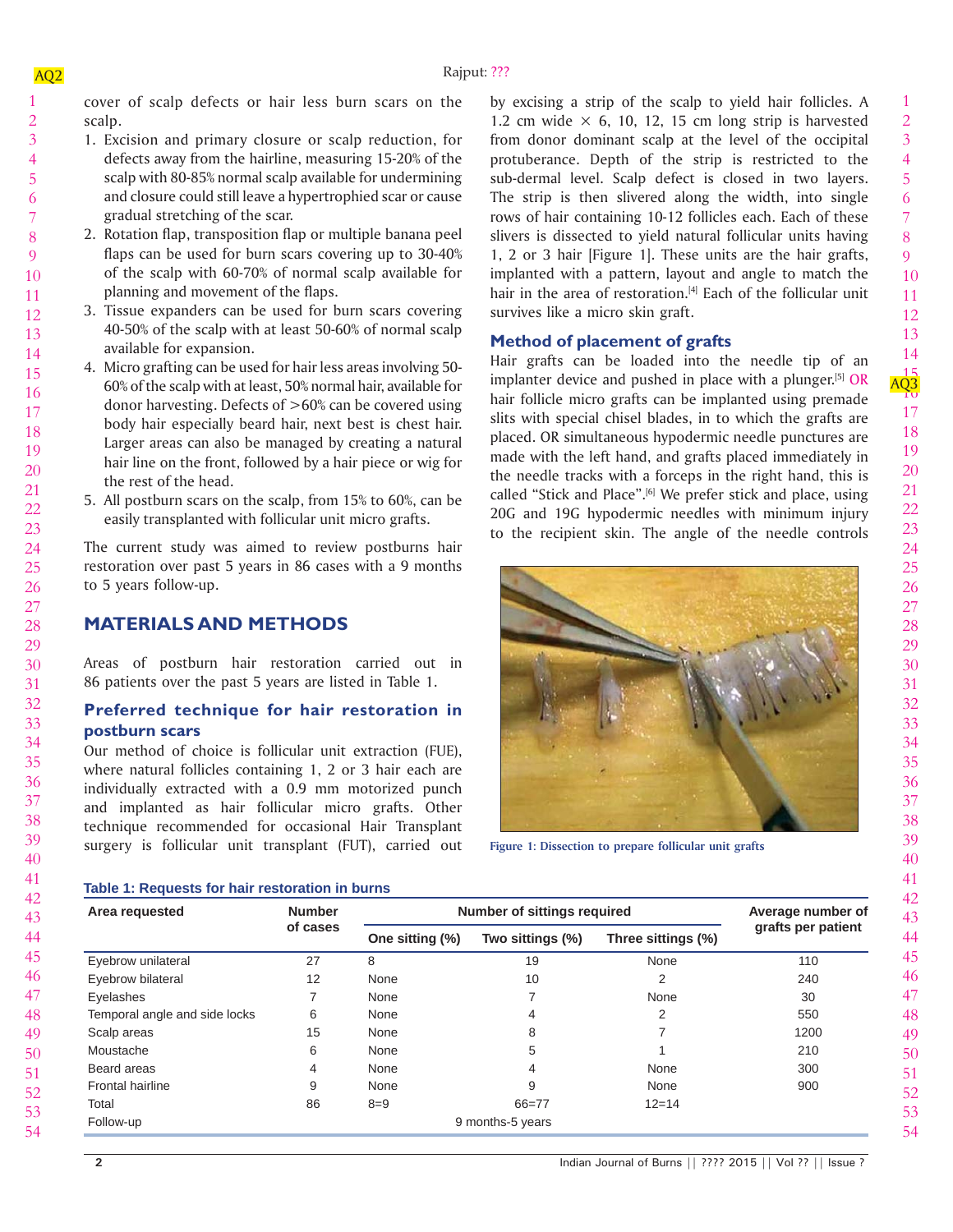direction, depth and layout of the hair. The needle track must reach a vascular layer and show punctuate bleeding through the site. Scar skin should have elasticity to hold the graft or else it can be cored out with an FUE punch to accommodate the graft without pressure [Figure 2].

#### **Observations and special care in postburns scar**

Highest demanded in postburn hair restoration was seen to be for eyebrows, scalp areas, frontal hair line, mustache and temporal angle with side locks. Lowest request was for the beard area and eyelash restoration, which was done in select few cases. In postburn scars the spacing of the hair grafts needs to be at 2-4 mm apart to ensure good graft survival.

A result of single sitting 1500 grafts FUT for childhood burns in an 18-year-old is seen in Figure 3a and b, 10 months after the transplant. In this photograph you can observe that grafts along the hairline and close to normal skin receive better perfusion, these are placed at 1.5-2 mm and as we proceed further into the burn area the placing has been increased to 2-4 mm toward the center of the postburn scar. Same can also be appreciated in the result; showing better growth of the grafts closer to normally perfused facial skin.

#### **Observation of distortion angle of hair grafts**

Grafts placed in the postburn scars often appear wavy and distorted when the growth begins. The distortion can be seen in a case of acid burns [Figure 4a and b] having restoration of side locks. Grafts were placed at 3 mm spacing, directed downwards, but the growth appears distorted.

# **RESULTS**

The hair growth from implanted grafts in burn areas is delayed. All the hair grafts do not commence growth together, 30-40% grafts grow at 5-6 months, another 40% grow in 7-8 months and the last 10% grow at 8-10 months. We should be patient to wait and give time. The complete result is seen only 10 months after the hair transplant.

In spite of waiting for the scar to be mature and taking care of all steps in the surgery, there was a be 5-12% loss of grafts or failure of the grafts to grow.

46 Patients with eyebrow and mustache restoration are most satisfied. Often it not only creates an aesthetic landmark, but also covers an uneven scar delivering double benefit. Eyebrow restoration is most critical to keep the angle flush to the skin. Eyebrows placed at the slightest elevated angle grow out like canopies and look unacceptable. Mustache grafts also should match any residual partly growing hair and remain flush to the skin.

Patients are usually counseled for 2-3 sittings. In our review, only 9% patients could be corrected in one sitting. Majority of the postburn hair transplants, 77% required





**Figure 2: (a) Childhood burns scar in an 18-year-old male. (b) Result after 10 months 1500 grafts follicular unit transplant, single sitting**



**Figure 3: Limited beard restoration around the chin and moustache by creating tracks with 1.2 mm punches**



**Figure 4: (a) Grafts placed for restoration of temporal angle and side locks. (b) Distortion of direction due to scarring**

two sittings [Table 1] and 14% required three sittings for satisfactory restoration. The scar skin was noted to show improved texture and thickness after the first sitting and results of the second sitting were better. Scalp hair grafts grow faster than facial hair and need to be trimmed regularly.

### **DISCUSSION**

#### **Advantages of the surgical technique**

The FUE individual extraction technique avoids linear scar and suturing over the donor area. With FUE, grafts can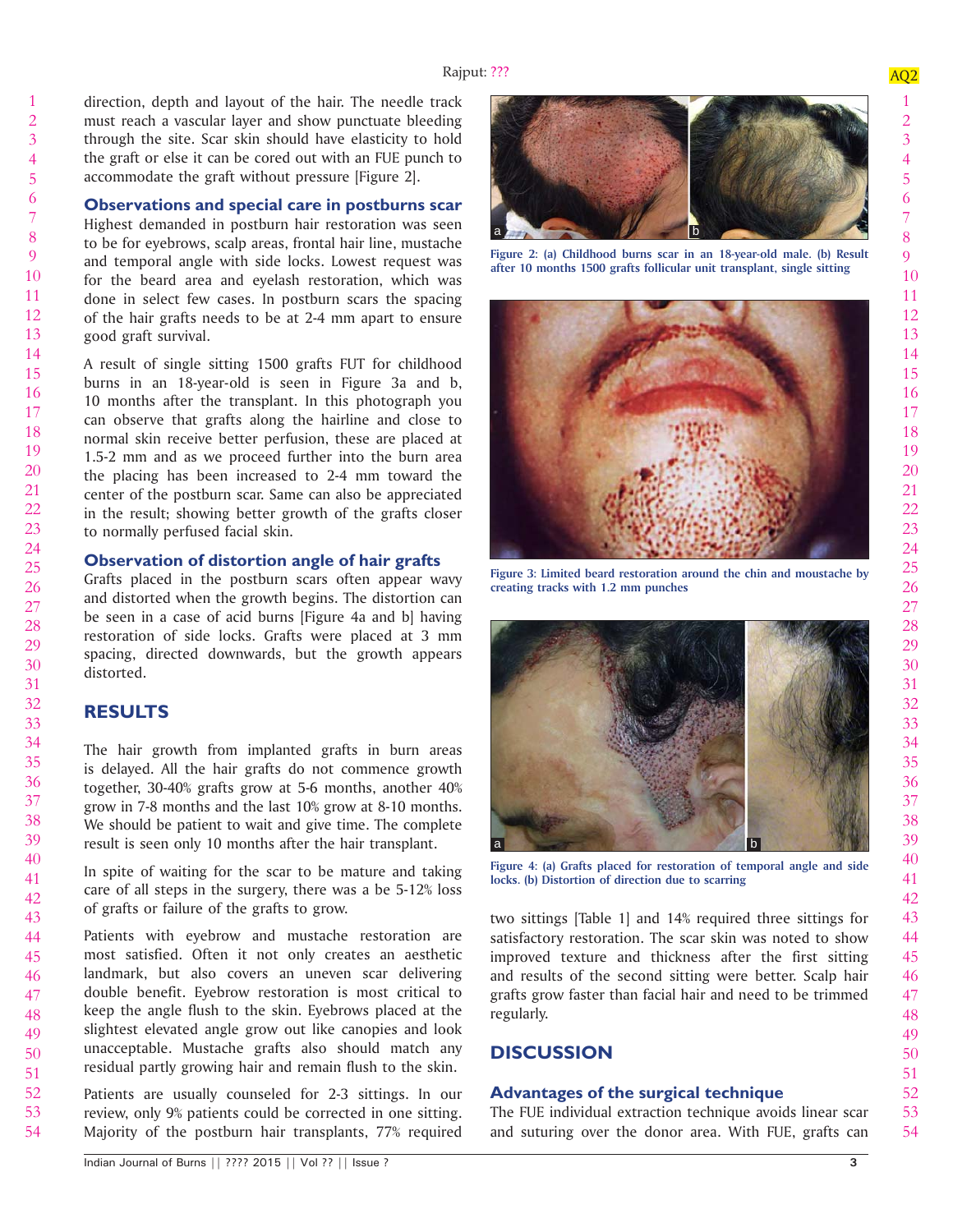10 11 12 13 14 be harvested from a wide area, all over the scalp, even if the usual occipital donor area is affected by burns. If you are short of scalp donor area, the donor source can be extended to use of body hair extraction. FUE does not require a team of assistants to sliver and dissect the grafts. With FUE, you can select single hair, for eyebrows, eyelashes or 2 and 3 hair units for other areas.<sup>[7]</sup> However, FUE requires training and development of skills. For an occasional hair transplant requirement, the hair follicles can be best harvested as a strip from the scalp. Restricting the thickness of the strip to the sub-dermal level preserves lymphatics, veins, nerve endings, avoids neuromas, numbness, ensure faster healing. Two layered closure ensures a thin cosmetic scar.

#### **Technique of implantation**

Implanters can bypass the skill for graft placement. Use of implanters is recommended for surgeons who do not do regular hair transplants. Implanters can achieve depth of placing, control the angle, layout, direction and density of the grafts as is aimed with skillful Stick and Place technique to match the natural hair pattern in the area of restoration. Premade slits with a 1 mm chisel blade<sup>[8]</sup> or premade tracks with 18G - 19G hypodermic needle allow the use of assistants to later, place the grafts in these tracks. In any technique for eyebrow, mustache, beard, eyelashes it is essential to place the grafts flush to the skin [Figure 5]. An assistant should stretch and stabilize the skin for easy placement of the grafts.

#### **Spacing between the grafts**

In routine hair transplants done for patterned baldness, the micro grafts are placed 1-1.5 mm apart. However, in postburn scars it is observed that close placed grafts may not take well due to reduced perfusion. In postburn scars, the grafts have to be spaced at 2-4 mm, which ensures over 90% graft survival. Further sittings will be required to ensure good density and coverage.

#### **Depth of implantation**

In burn scars, we should create skin tracts reaching to deeper vascular layer showing punctuate bleeding from



the needle pricks, which ensures placement of grafts in contact with a vascular perfused layer ensuring better survival. Needle tracks should show some elasticity and recoil to hold the grafts. Nonelastic, thick, dense, white scars can be cored out with 1.2 mm FUE punch to extract the scar and create tracks to accommodate the new grafts [Figure 2].

#### **Delayed hair growth in burns**

Normal transplants begin hair growth within 3-4 months. Whereas, in burn scars you have to wait patiently, due to poor circulation. Distortion of angle and wavy growth appears with grafts implanted in postburn scars. This is due to the fibrosis in the bed and adherence between the tissue layers. The distortion will be less pronounced in the subsequent hair cycles the hair will set better gradually in the next 8-10 months. Initially, the hair growing out is being squeezed through the scar. Thus it tends to become wavy, gradually in the next 4 months as it continues to grow longer it may become better. Coconut oil or Vaseline can be used to groom the hair and rub it down to grow along the required direction.

### **Poor growth and failure of graft growth**

Failure of 5-7% growth of grafts can be attributed to poor blood perfusion, compression of the grafts in the scar tissue, deep dermal scarring and too much handling or repetitive attempts of graft insertion and implantation in the nonelastic scarred skin. This can be countered by premaking the slits or needle tracks and extracting scar tissue with a FUE punch to facilitate graft placement. The loss of grafts and failure to grow improves with experience.

### **Number of sittings and spacing between two sittings**

The 9% patient requiring one sitting were cases of partial loss of eyebrows. Majority patients required second sitting due to grafts being implanted 2-4 mm apart, a second sitting is thus required for adding density. The sittings are planned 8-10 months apart to allow time for the growth of previously placed grafts and to permit replacement of the nongrowing grafts during the second sitting. Most of the scalp areas require three sittings as patients desire good density to be added, especially if there are adjacent areas of normal hair or a presentable landmark, which was the desire to be matched. During the second sitting, the scar is seen to have improved texture and thickness due to the introduction of new stem cell reserve from the implanted follicles. Therefore results of subsequent sitting are better.

#### **Eyebrow restoration**

Since eyebrow restoration is the highest demanded hair transplant in postburn scars, let us consider more details. Figure 5: Eyebrow graft placement flush to the skin **Eyebrow reconstruction** has been attempted with the use

1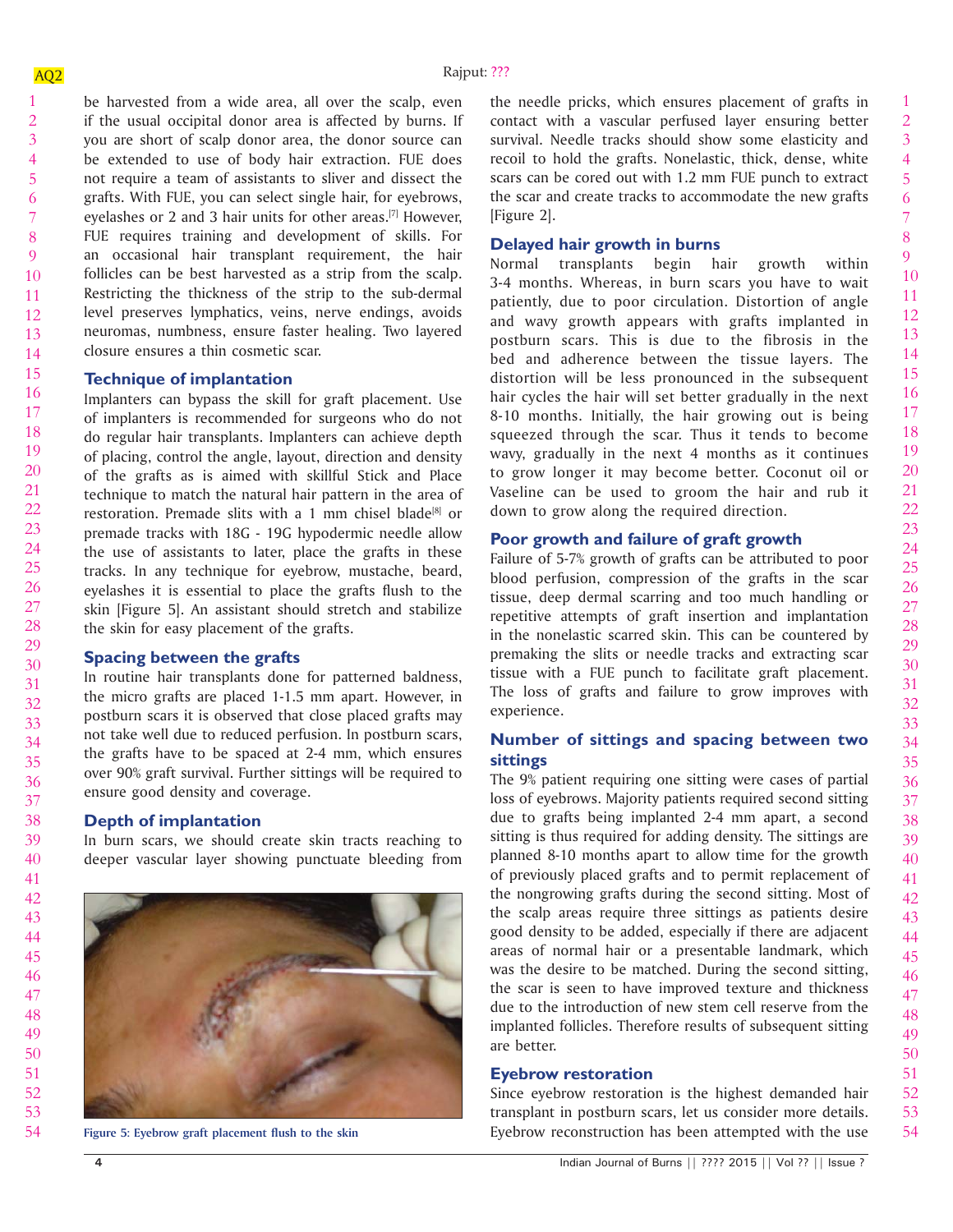of strip grafts and temporal artery based flaps. These have resulted in fibrosis, change in the direction of hair growth, scarred borders around the eyebrow, too thin or too robust hair growth and unnatural appearance. A good eyebrow should recreate natural curve, characters and pattern.

#### **Characteristics of a natural brow**

Medially the eyebrow begins below the orbital margin, in line with the medial canthus. It gradually climbs up and arches in the middle third to reach its highest level above the orbital rim, then thins out and slopes along the orbital rim, in the lateral third, to the level of the lateral canthus [Figure 6].<sup>[5]</sup>

#### **There are two types of eyebrow hair patterns**

#### *Triple pattern brow*

Medial hair growing medially or vertical, $[6]$  hair in the middle third grow vertically upwards and outwards, while the lateral third hair grow downwards and outwards [Figure 5]. The brow is thickest medially. It is the most difficult to match. The best strategy is to implant all the grafts facing downwards and laterally within the shape of the brow.



Figure 6: Natural layout and eyebrow pattern



#### *Double row crisscross brow*

Having hair in the upper and lower halves growing crisscross toward each other. The brow is thickest medially and tapers laterally.<sup>[6]</sup>

Pattern and shape of the opposite brow or old photograph can serve as a guide.<sup>[5]</sup> A single eyebrow may require 70-130 single hair grafts placed in 3-5 rows. Brow slanting downwards gives elderly look. Brow placed higher gives a surprised look. Females brows should be created thinner, the patients may like to draw the eyebrow for you. The female eyebrow begins slightly away from the medial canthus, is thinner and more 'C' shaped with maximum curvature at the lateral border of the limbus.[5] The results seen in Figure 7a and b show the layout of grafts and 'C' shaped eyebrow planned in a postburn mature scar. In females beware, transplanted brow has thicker follicles that are difficult to reshape with threading or plucking.

#### **Diffi culties in eyelash restoration**

Trichiasis and entropion were common problems with the older technique placing a single row-wedge of temporal hair along a split eyelid border [Figure 8]. Entropion can be avoided if we do not place the grafts along the lid margin, but place them 1-2 mm above, over the tarsal plate [Figure 9].<sup>[5]</sup> The tarsal plate directs the hair to grow outwards and forwards preventing the hair from curling inwards, toward the cornea. The clinical photograph of first sitting for eyelash placement 1 mm above the tarsal



**Figure 7:** (a) Postburn scar left eyebrow pre (b) postburn eyebrow  $\frac{AG5}{38}$ 



**Figure 8: Eyelash restoration old technique Figure 9: Eyelash grafts placed 2 mm higher to prevent entropion**